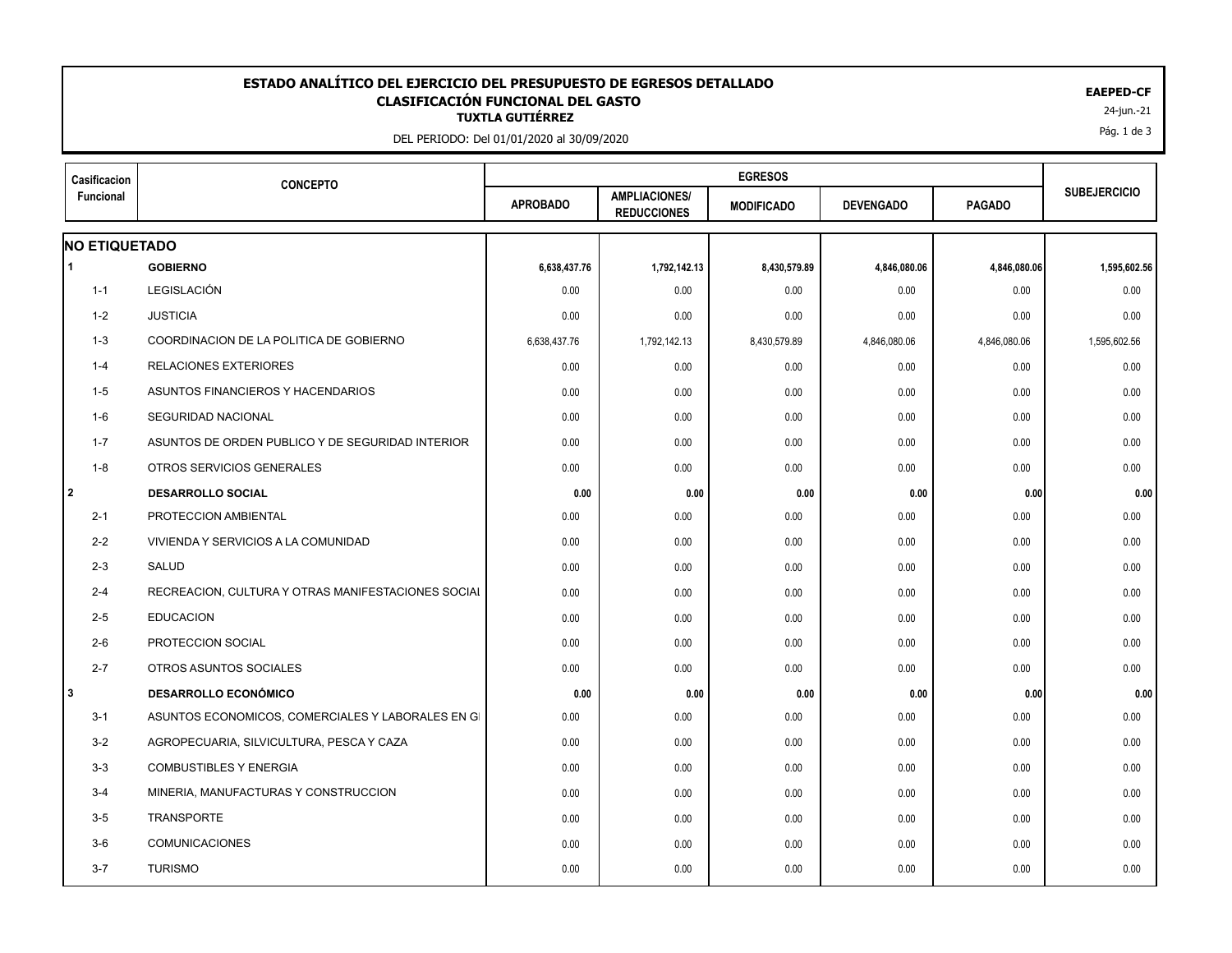## 24-jun.-21 **TUXTLA GUTIÉRREZ ESTADO ANALÍTICO DEL EJERCICIO DEL PRESUPUESTO DE EGRESOS DETALLADO EAEPED-CF CLASIFICACIÓN FUNCIONAL DEL GASTO**

DEL PERIODO: Del 01/01/2020 al 30/09/2020

| Casificacion           | <b>CONCEPTO</b>                                     | <b>EGRESOS</b>  |                                            |                   |                  |               |                     |
|------------------------|-----------------------------------------------------|-----------------|--------------------------------------------|-------------------|------------------|---------------|---------------------|
| Funcional              |                                                     | <b>APROBADO</b> | <b>AMPLIACIONES/</b><br><b>REDUCCIONES</b> | <b>MODIFICADO</b> | <b>DEVENGADO</b> | <b>PAGADO</b> | <b>SUBEJERCICIO</b> |
| $3-8$                  | CIENCIA, TECNOLOGIA E INNOVACION                    | 0.00            | 0.00                                       | 0.00              | 0.00             | 0.00          | 0.00                |
| $3-9$                  | OTRAS INDUSTRIAS Y OTROS ASUNTOS ECONOMICOS         | 0.00            | 0.00                                       | 0.00              | 0.00             | 0.00          | 0.00                |
| $\overline{4}$         | OTRAS NO CLASIFICADAS EN FUNCIONES ANTERIORES       | 0.00            | 0.00                                       | 0.00              | 0.00             | 0.00          | 0.00                |
| $4 - 1$                | TRANSACCIONES DE LA DEUDA PUBLICA / COSTO FINANCIER | 0.00            | 0.00                                       | 0.00              | 0.00             | 0.00          | 0.00                |
| $4 - 2$                | TRANSFERENCIAS, PARTICIPACIONES Y APORTACIONES ENT  | 0.00            | 0.00                                       | 0.00              | 0.00             | 0.00          | 0.00                |
| $4 - 3$                | SANEAMIENTO DEL SISTEMA FINANCIERO                  | 0.00            | 0.00                                       | 0.00              | 0.00             | 0.00          | 0.00                |
| $4 - 4$                | ADEUDOS DE EJERCICIOS FISCALES ANTERIORES           | 0.00            | 0.00                                       | 0.00              | 0.00             | 0.00          | 0.00                |
|                        |                                                     |                 |                                            |                   |                  |               |                     |
| <b>ETIQUETADO</b><br>1 | <b>GOBIERNO</b>                                     | 0.00            | 0.00                                       | 0.00              | 0.00             | 0.00          | 0.00                |
| $1 - 1$                | LEGISLACIÓN                                         | 0.00            | 0.00                                       | 0.00              | 0.00             | 0.00          | 0.00                |
| 1-2                    | <b>JUSTICIA</b>                                     | 0.00            | 0.00                                       | 0.00              | 0.00             | 0.00          | 0.00                |
| $1 - 3$                | COORDINACION DE LA POLITICA DE GOBIERNO             | 0.00            | 0.00                                       | 0.00              | 0.00             | 0.00          | 0.00                |
| $1 - 4$                | <b>RELACIONES EXTERIORES</b>                        | 0.00            | 0.00                                       | 0.00              | 0.00             | 0.00          | 0.00                |
| $1 - 5$                | ASUNTOS FINANCIEROS Y HACENDARIOS                   | 0.00            | 0.00                                       | 0.00              | 0.00             | 0.00          | 0.00                |
| 1-6                    | <b>SEGURIDAD NACIONAL</b>                           | 0.00            | 0.00                                       | 0.00              | 0.00             | 0.00          | 0.00                |
| $1 - 7$                | ASUNTOS DE ORDEN PUBLICO Y DE SEGURIDAD INTERIOR    | 0.00            | 0.00                                       | 0.00              | 0.00             | 0.00          | 0.00                |
| $1 - 8$                | OTROS SERVICIOS GENERALES                           | 0.00            | 0.00                                       | 0.00              | 0.00             | 0.00          | 0.00                |
| l 2                    | <b>DESARROLLO SOCIAL</b>                            | 0.00            | 0.00                                       | 0.00              | 0.00             | 0.00          | 0.00                |
| $2 - 1$                | PROTECCION AMBIENTAL                                | 0.00            | 0.00                                       | 0.00              | 0.00             | 0.00          | 0.00                |
| $2 - 2$                | VIVIENDA Y SERVICIOS A LA COMUNIDAD                 | 0.00            | 0.00                                       | 0.00              | 0.00             | 0.00          | 0.00                |
| $2 - 3$                | SALUD                                               | 0.00            | 0.00                                       | 0.00              | 0.00             | 0.00          | 0.00                |
| $2 - 4$                | RECREACION, CULTURA Y OTRAS MANIFESTACIONES SOCIAL  | 0.00            | 0.00                                       | 0.00              | 0.00             | 0.00          | 0.00                |
| $2 - 5$                | <b>EDUCACION</b>                                    | 0.00            | 0.00                                       | 0.00              | 0.00             | 0.00          | 0.00                |
| $2 - 6$                | PROTECCION SOCIAL                                   | 0.00            | 0.00                                       | 0.00              | 0.00             | 0.00          | 0.00                |
| $2 - 7$                | OTROS ASUNTOS SOCIALES                              | 0.00            | 0.00                                       | 0.00              | 0.00             | 0.00          | 0.00                |
|                        |                                                     |                 |                                            |                   |                  |               |                     |

Pág. 2 de 3